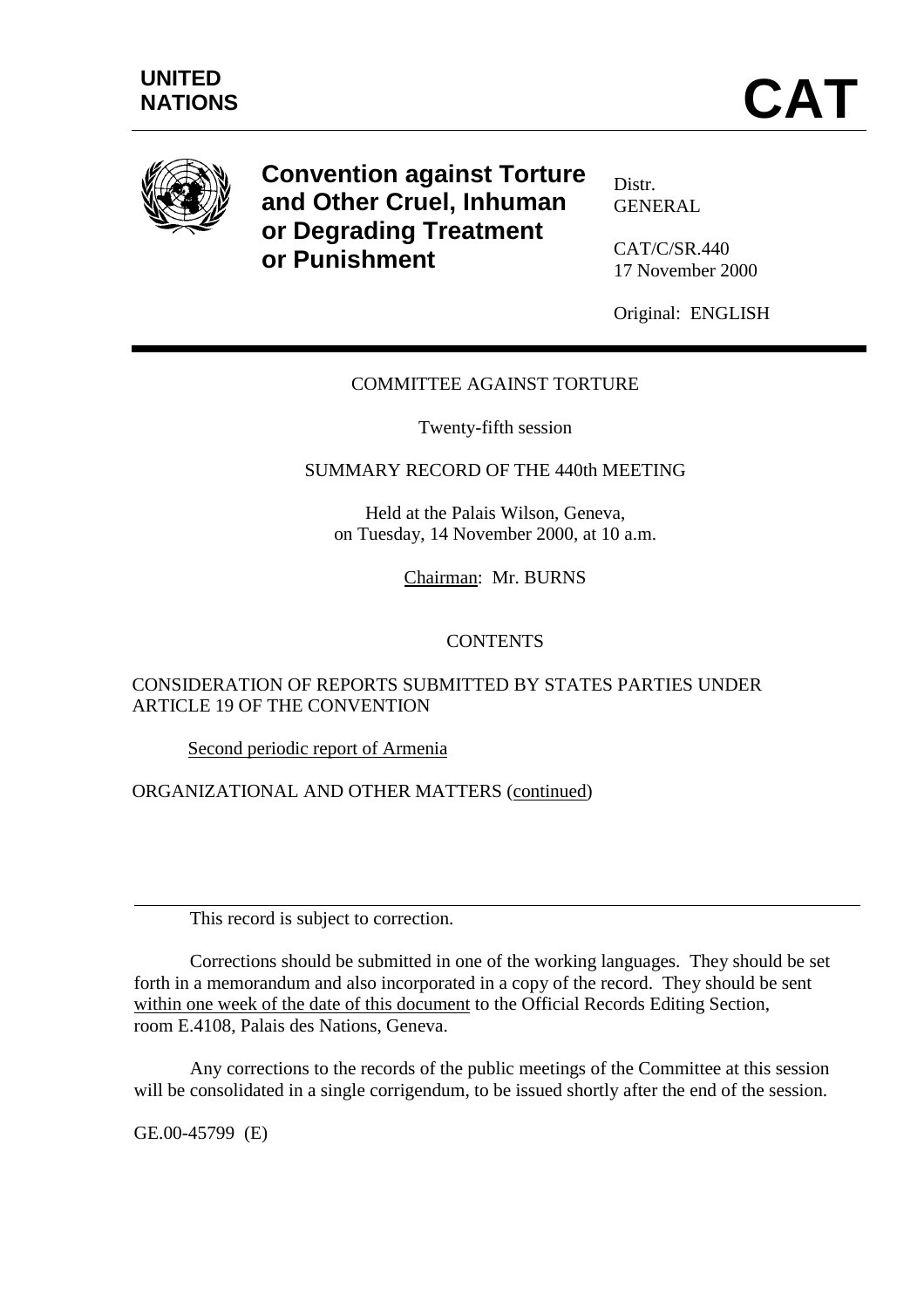# The meeting was called to order at 10.05 a.m.

# CONSIDERATION OF REPORTS SUBMITTED BY STATES PARTIES UNDER ARTICLE 19 OF THE CONVENTION (agenda item 4)

Second periodic report of Armenia (CAT/C/43/Add.1; HRI/CORE/1/Add.57)

1. At the invitation of the Chairman, the delegation of Armenia took places at the Committee table.

2. The CHAIRMAN invited the delegation to address the Committee.

3. Mr. NAZARIAN (Armenia) said that the Armenian authorities were fully aware of the importance of the reporting procedure, which provided them with the opportunity to hear expert views on Armenia's compliance with the Convention since its ratification by the National Assembly in 1993. The Government viewed the Convention as a powerful tool for the promotion of social cohesion and genuine democracy and was keen to develop effective mechanisms and strategies for its full implementation. His delegation looked forward to a fruitful exchange of views with the Committee.

4. Mr. CAMARA (Country Rapporteur) said that he had only a limited number of questions to raise with the delegation because the second periodic report (CAT/C/43/Add.3) focused on plans for the future and contained little information about the present situation in Armenia.

5. The definition of torture set forth in article 1 of the Convention had not yet been incorporated in Armenian domestic legislation. The Constitution contained a general prohibition of torture but the criminal offence and the penalties it entailed were not described in detail in the legislation. He wished to know why Armenia had failed to remedy that shortcoming despite the Committee's recommendation in its concluding comments on the initial report.

6. According to article 62 of the Code of Criminal Procedure, a person could be held in police custody for up to 96 hours. Given that most cases of torture occurred during the initial period of detention, he suggested that compliance with article 2, which required States parties to take effective legislative, administrative and judicial measures to prevent acts of torture, might require a reduction in the maximum period of police custody. He asked whether the authority responsible for ensuring compliance with the time limit was a judicial or administrative body and whether any remedy existed in cases where the 96-hour deadline was exceeded. What was the difference between police custody and the "preventive measures" referred to in paragraph 73?

7. According to paragraph 29 of the report, the Armenian Parliament had adopted a decision on 27 September 1993 to give the Procurator-General the right to sign extradition agreements with the procurators of other States. Had any such agreements been concluded and, if so, were they drafted in such a way as to enforce the prohibition in article 3 of the Convention of extradition to a State where there were substantial grounds for believing that a person would run the risk of being tortured?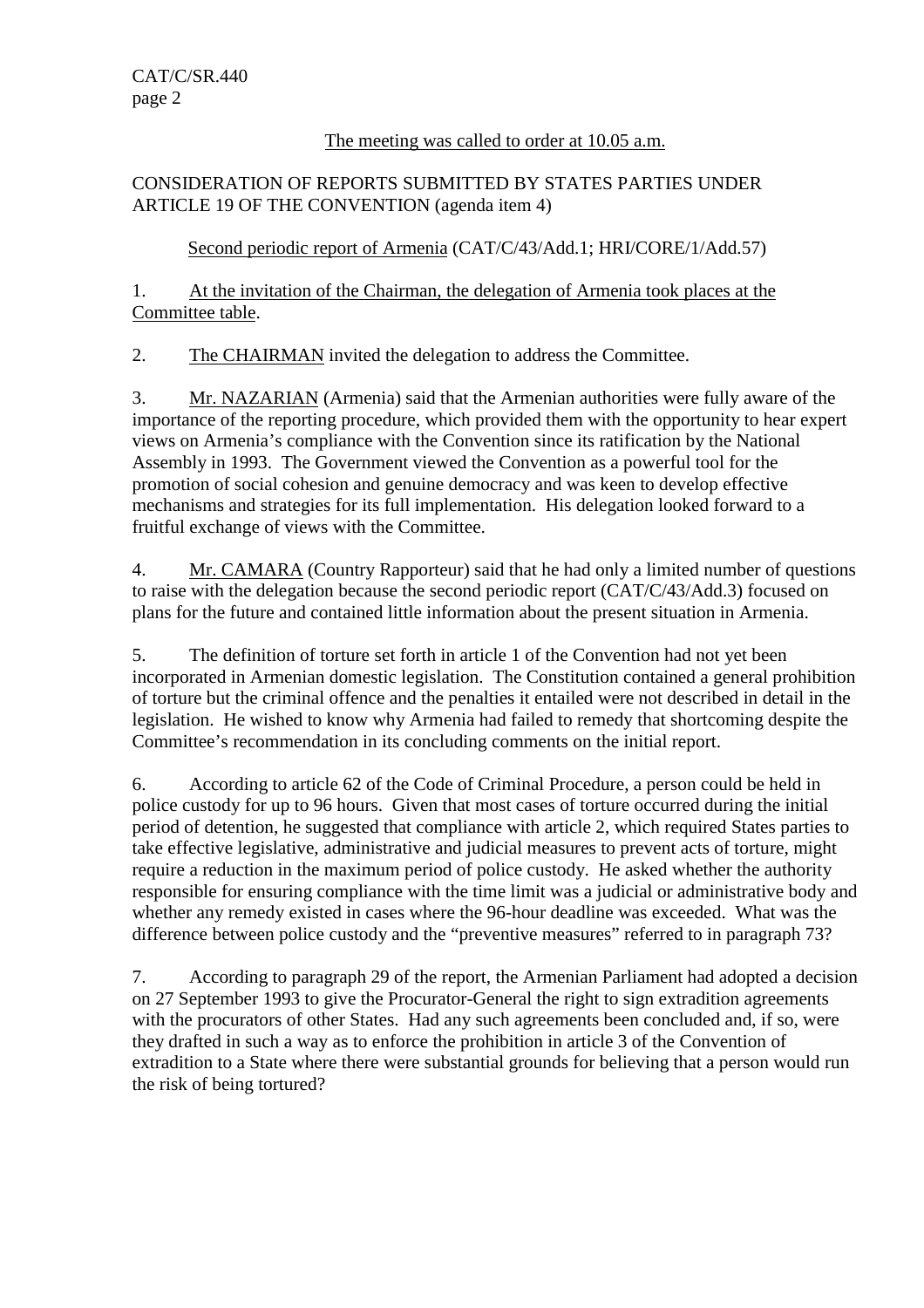8. According to information transmitted by the State Department of the United States of America, groups of Armenian human rights defenders had reported five cases of death due to assault and torture during detention in 1999. And according to the non-governmental organization (NGO) Human Rights Watch, in the rare cases where complaints filed against the police had given rise to prosecution, the defendants had been convicted of abuse of office under provisions of the Criminal Code whose content was vague and unrelated to the gravity of the offences committed. He invited the delegation to comment on the allegations contained in the two reports.

9. With regard to article 5 of the Convention, he requested additional information concerning the legislation governing offences committed outside Armenian territory and the jurisdiction of the domestic courts in that regard.

10. Mr. YAKOVLEV (Alternate Country Rapporteur) joined Mr. Camara in emphasizing the importance of the initial period of criminal investigation, during which a person was deprived of his or her liberty on suspicion alone and was in a particularly vulnerable position because public officials were sometimes tempted to exert pressure, including torture, to extract a confession. He requested further information about existing safeguards in Armenia to protect the inalienable rights of persons taken into custody.

11. Incommunicado detention was unacceptable. He understood that, while Armenian legislation permitted arrested persons to have contact with legal counsel and family members during the preliminary investigation, they were often prevented from exercising that right in practice. He wished to know what safeguards and remedies existed in such cases.

12. Under Armenian legislation, a confession obtained through torture was inadmissible. He asked whether the same rule applied to evidence obtained under duress. Had there been any case in practice where a lower court decision based on a confession obtained through torture had been set aside on appeal and the defendant acquitted?

13. Paragraph 71 of the report referred to training courses for the staff of law enforcement agencies that focused on the inadmissibility of torture. He asked whether there were similar courses for the medical and paramedical staff employed in places of detention, who must be able to detect cases of physical and mental torture and report them to the proper authorities.

14. He would appreciate information concerning specific cases in which complaints by tortured persons had been considered by the courts and appropriate action taken. Clearly, Armenia was not a State in which torture was widely practised, but the Committee was interested in hearing what practical action had been taken in individual cases and, above all, whether the perpetrators had been punished. He also wished to know whether programmes to rehabilitate and compensate torture victims and their families existed in Armenia. Could a person sue for compensation in the civil courts?

15. Mr. MAVROMMATIS said he had the general impression that Armenia, despite difficulties inherited from the previous regime and the ongoing dispute with its neighbours, was genuinely striving to improve human rights and the lot of its people.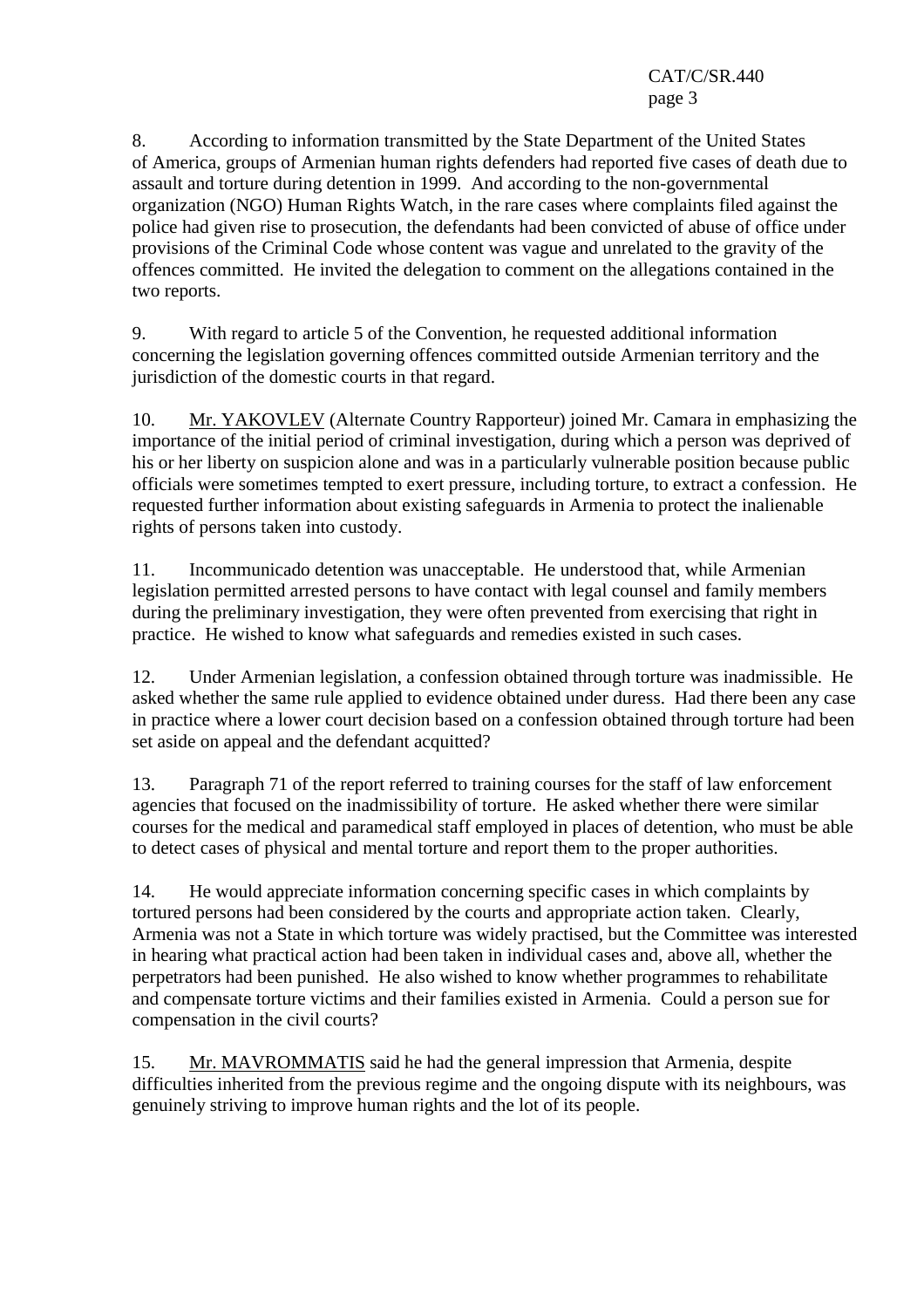16. The second periodic report was somewhat disappointing and lacking in detail. Armenia seemed to be trying to comply with its international obligations under the Convention by giving an unduly wide interpretation to general provisions. He would have welcomed an introductory statement updating the information in the report, letting the Committee know, for instance, whether the new Criminal Code had been adopted.

17. Only four lines of the report had been devoted to article 16 concerning cruel, inhuman or degrading treatment or punishment, an article that covered, for example, prison conditions and the method used to execute the death penalty. While he welcomed the statement in paragraph 5 that the death penalty, until such time as it was abolished, could be prescribed by law only for particularly heinous crimes, he would have expected a moratorium on capital punishment under the circumstances. What were the heinous crimes for which the death penalty might still be imposed and what was the method of execution? Were there any statistics about executions in recent years?

18. He pointed out that Armenia's core document (HRI/CORE/1/Add.57) needed a thorough update, particularly since Armenia had a new Constitution. Information should be included on, inter alia, Armenia's mechanisms for the protection of human rights.

19. Referring to paragraph 10 of the report, he wondered what rank the Convention had. If international treaties were incorporated into Armenia's legal system upon ratification, that would mean that, given that the Criminal Code did not define torture, the courts should apply the definition used in the Convention. Had there been cases where that had occurred?

20. He requested clarification of the phrases "the use of force by a judge" (para. 43) and "to make a knowingly unjust ruling" (para. 44). He pointed out that an independent judiciary, and mechanisms to safeguard that independence, were a sine qua non for meeting international obligations.

21. Referring to paragraphs 64 and 65, he asked whether Armenia would let the perpetrator go unpunished if the law provided for only six months' imprisonment for torture; or would it apply universal jurisdiction and try the person itself?

22. The provisions governing the use of force by the security forces appeared to be quite good (para. 78). They could well be supplemented, however, by a provision that, before lethal force was applied, non-lethal methods must be exhausted, including the use of non-lethal force.

23. Referring to paragraph 71 of the report, Mr. RASMUSSEN asked whether the training for law enforcement personnel in human rights issues specifically covered the prohibition against torture; he would like further details concerning the course mentioned in that paragraph.

24. He requested a description of the various places of detention and the maximum time a person could be held in each. How long could a person be held by the police, for example: was it for seven days, as mentioned in paragraph 73? Could a person be held longer in some other institution before being transferred to pre-trial detention?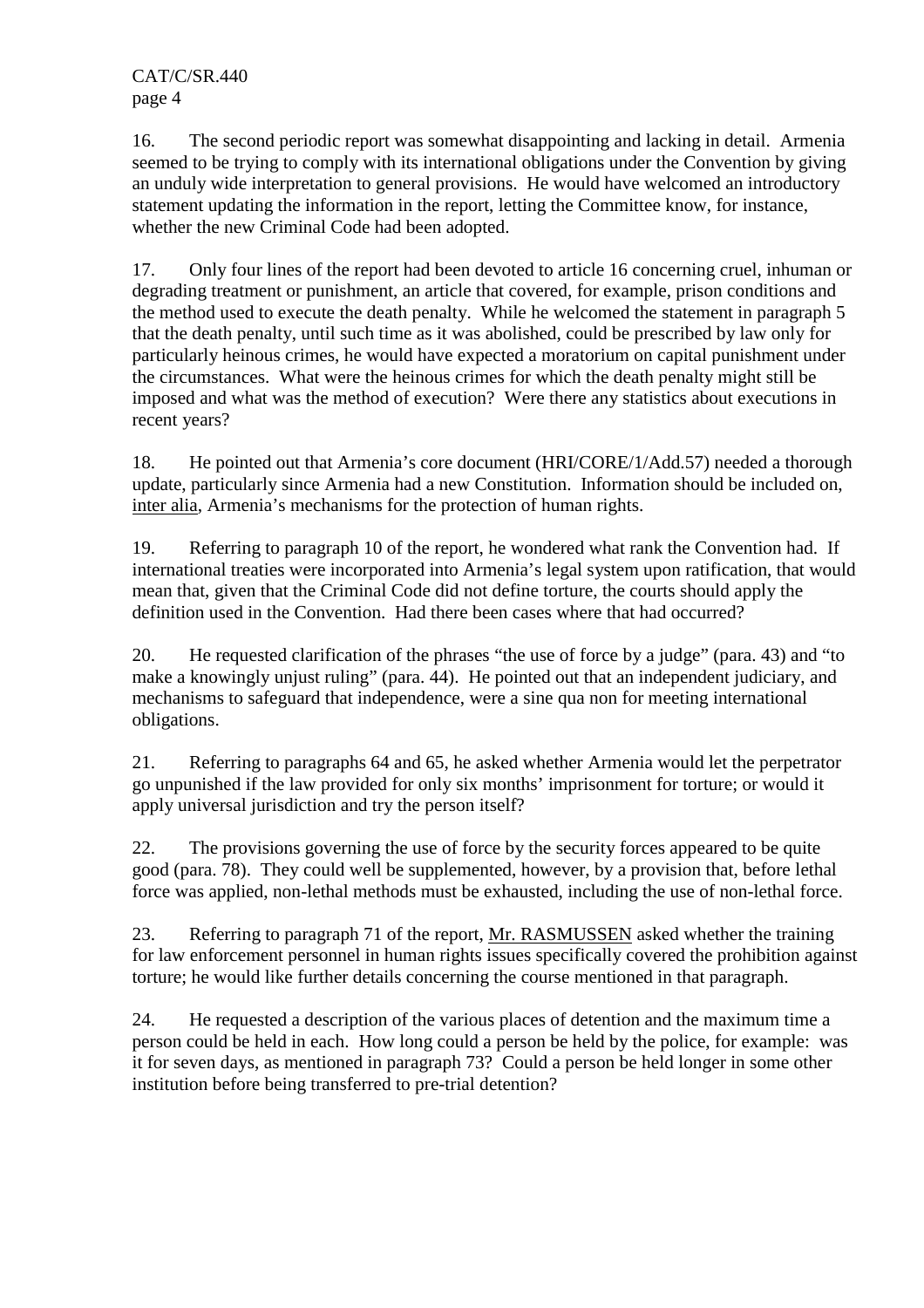25. When torture took place, it was usually during the initial detention period, and it was therefore extremely important to provide safeguards at that stage in the form of access to a lawyer and a doctor, and to family members. Were people informed of those three rights at the time of their arrest? Was that information provided in writing?

26. Following up Mr. Mavrommatis's question on inhuman and degrading treatment, he asked for information regarding conditions in Armenia's prisons: was there a problem of overcrowding in unventilated spaces with no access to natural light, for example, or with tuberculosis infection, which was a major problem in certain neighbouring countries? He also wondered what provision there was for inspection of prison facilities.

27. Lastly, he said a fundamental question was what provision was made for asylum-seekers and refugees: were they kept separate from criminals?

28. Ms. GAER said the report did not address the recommendations and conclusions made by the Committee after its consideration of Armenia's initial report. She found that hard to understand, as the Committee offered its comments with a view to facilitating constructive dialogue with States parties.

29. One of the difficulties Armenia had had to face recently was the absorption of a large refugee population. Many of the refugees had suffered grievous trauma, including torture, according to information received from NGOs. Clearly the Armenian Government was not responsible for that, but the Committee would be grateful for information on what provision the Government made for reparation and rehabilitation for such people, and under what auspices. Conversely, what specific reparation and rehabilitation was offered to Armenians who had been found to have suffered ill-treatment in Armenian prisons?

30. Women's and mothers' groups and human rights organizations had reported on the practice of "hazing" in the military, which sometimes resulted in death or, allegedly, suicide. She understood that the Ministry of Defence had issued strict instructions to curtail the practice. The President had met with mothers' groups and pledged greater efforts to combat it; the military Procurator had promised to review many closed cases, and as many as 80 officers had been prosecuted. NGOs estimated that some 200 cases had been reported each year during the last five years. The expression "driving a person to suicide", used in the report (para. 99), seemed an unusual way to describe a pattern of physical violence, assault and harassment, and she would welcome some information on recent progress on the issue and regarding the current situation.

31. According to NGOs, there were other cases that fell into the category of torture or ill-treatment yet were not investigated impartially. That led to an atmosphere of impunity towards abusive officers. She asked how the right to lodge a complaint was promoted, what investigations had in fact been conducted and their outcome, and what responsibility the authorities had.

32. With regard to treatment of prisoners, she wondered whether sexual violence in prisons was monitored; if so, what were the results of that monitoring? It would be useful to know the number of complaints disaggregated by gender. Were female prisoners guarded by male or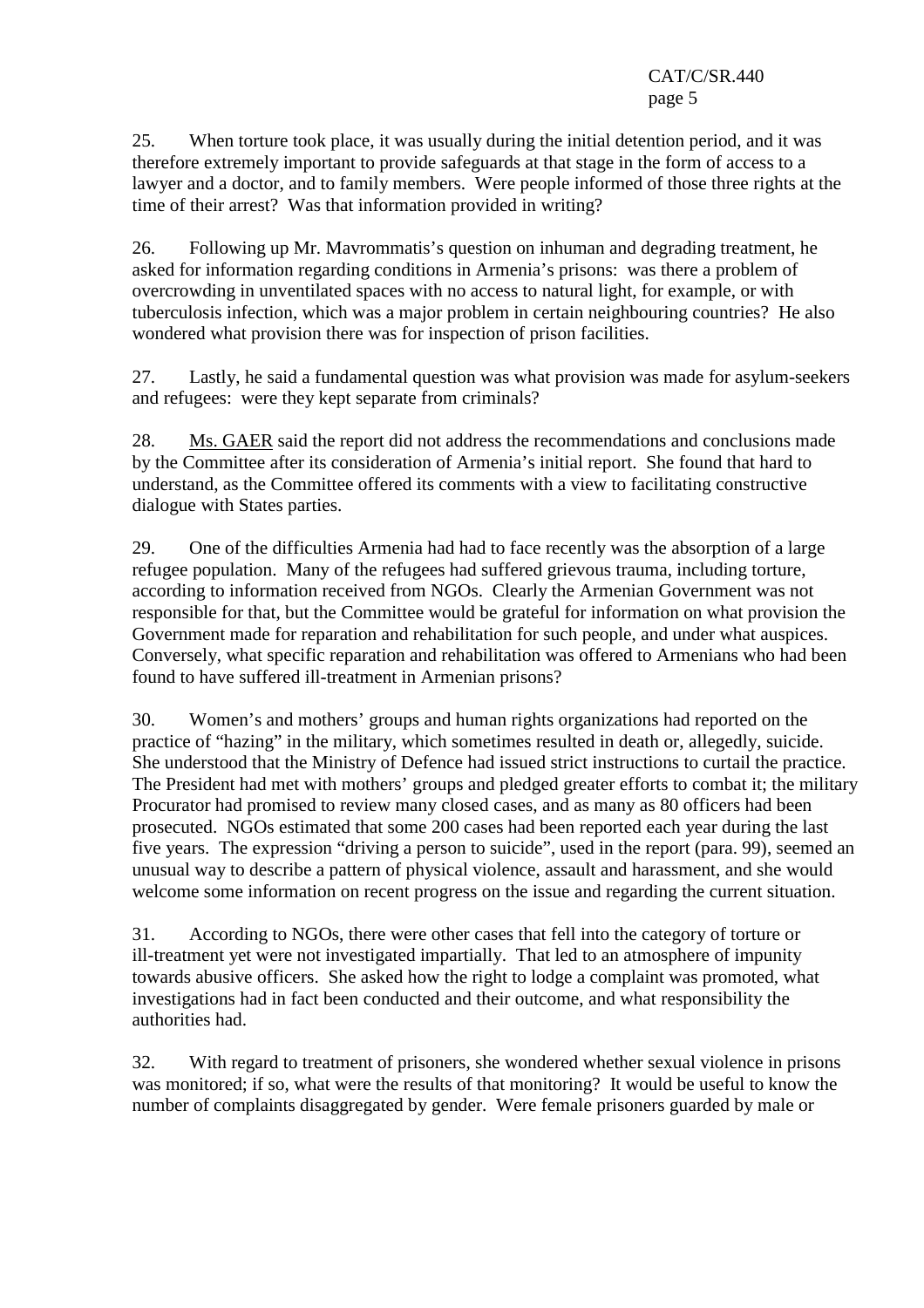female warders? Were female prisoners convicted of less violent crimes held with female prisoners convicted of more violent crimes? In general, the report lacked statistical detail in a matter that concerned a prison population of 68,000.

33. Lastly, she asked whether her understanding was correct that during states of emergency in Armenia, the right to freedom from torture was not regarded as a non-derogable right.

34. The CHAIRMAN said the administrative detention regime was of particular concern to the Committee, because at least one NGO had described incidents occurring during administrative detention in Armenia that were, to say the least, mysterious. It was important to establish whether the oversight mechanisms were what was to be expected of a State that had ratified a human rights instrument. He would therefore like to know what administrative detention was, when it could be exercised and for what period, by whom and under what conditions? During administrative detention, did the detainee have the right of access to family members, a lawyer and a doctor? What safeguards existed to prevent torture occurring during the first 24 hours of such detention, which was the most likely time for it to occur?

35. With regard to amnesty, he said the issue was not peculiar to Armenia, but Armenia did apply amnesty quite frequently. Clearly, in a case where a person could reasonably be suspected of the crime of torture, it would be a breach of the Convention to grant an amnesty. He assumed that Armenia would not extend amnesty to persons who were guilty of torture as defined by the Convention.

36. The report did not give any data regarding prosecutions of people committing torture. He asked whether the delegation might be able to provide some information on that subject.

37. He asked whether women detainees were held in special prisons and what training the officers responsible were given. What medical regime was available for women prisoners?

38. It was worthy of note that, although the death penalty was formally in force in Armenia, it had not been exercised since independence; and that, despite the large numbers of refugees that had entered the country in recent years, even unsuccessful asylum-seekers were not forcibly expelled.

39. With regard to the compensation and rehabilitation given to victims of police or State brutality, it was not clear in the report whether suit could be brought against the State itself or whether the judge who convicted and sentenced a torturer was also able to award compensation to the victim; he would appreciate clarification on that point. How were compensation and rehabilitation provided in Armenia? Was the mechanism effective?

40. Mr. CAMARA requested clarification on paragraphs 83 and 84 of the report, which dealt jointly with articles 12 and 13 of the Convention. He pointed out that whereas article 12 obliged States parties to take spontaneous action to make inquiries whenever there were allegations of torture, article 13 covered impartial and immediate inquiries in cases of complaint. Those were different issues and should be dealt with separately. What happened in practice? Was the State in fact obliged to investigate cases immediately?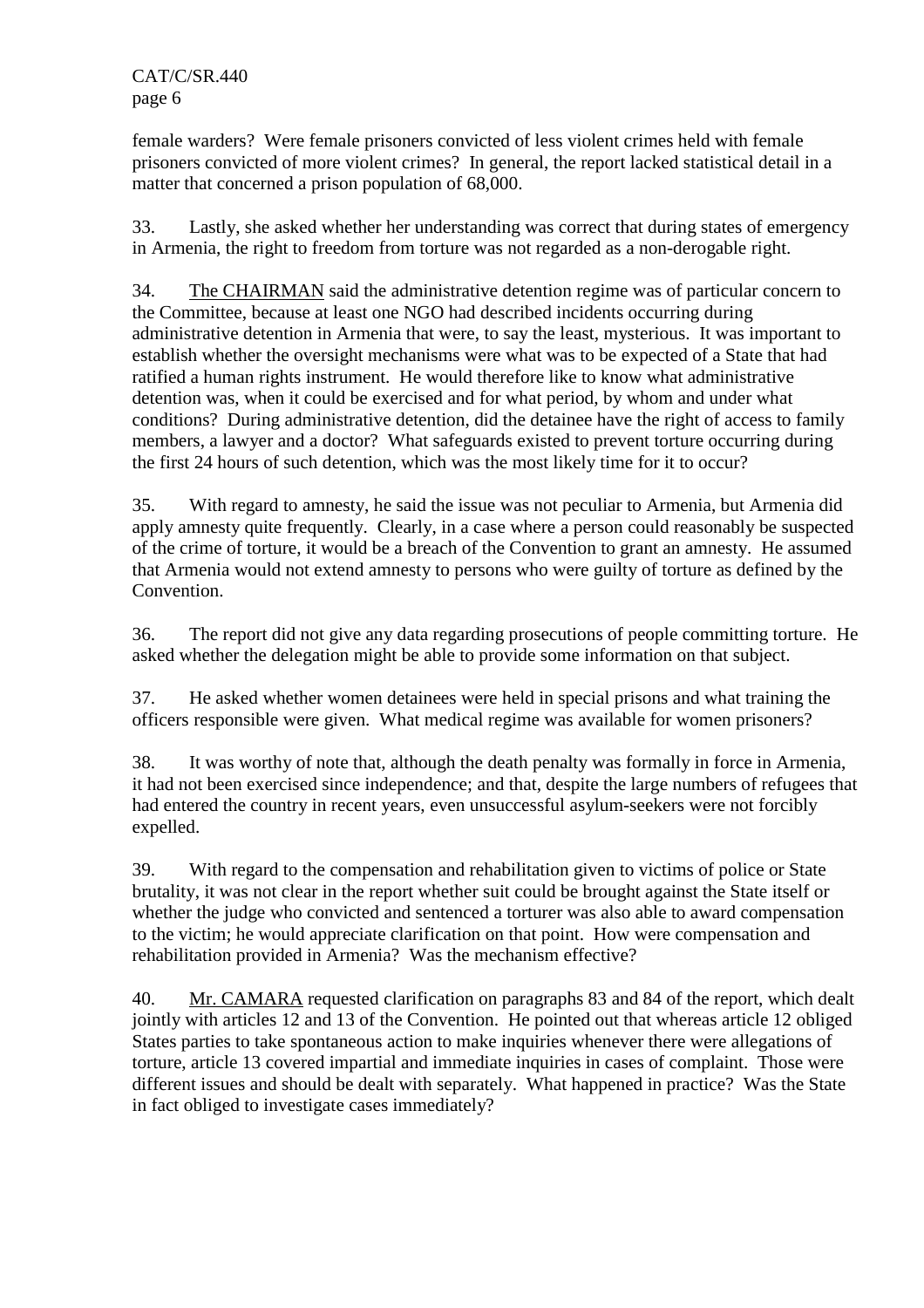41. Mr. NAZARIAN (Armenia) said the delegation would prefer to reply at a later meeting, which would give them the opportunity to research the answers and be as accurate as possible.

## 42. The delegation of Armenia withdrew.

The meeting was suspended at 11.10 a.m. and resumed at 11.30 a.m.

ORGANIZATIONAL AND OTHER MATTERS (agenda item 2) (continued)

43. The CHAIRMAN asked Ms. Gaer, the Rapporteur on torture and gender issues, to update the Committee on recent developments.

44. Ms. GAER noted that vulnerable groups were of particular concern to the Committee, which had led the Chairman to appoint three thematic Rapporteurs on the issues of children, discrimination and gender, as related to torture.

45. The previous six or seven months had seen many developments in the area of gender-related torture and ill-treatment. The United Nations Human Rights Committee, for instance, had recently commented significantly on article 3 of the Covenant on Civil and Political Rights, which addressed equality between men and women. Women were considered particularly vulnerable during internal or armed conflicts, and the Human Rights Committee had identified the State's obligation to protect women from rape, abductions and other forms of gender-based violence, which could constitute torture under the Convention. That Committee had noted what conditions and issues should be reported by States under articles 7 and 10 of the Covenant with regard to national law and practice regarding domestic violence and violence against women, including rape. It had also inquired into State efforts to prevent forced abortions or sterilization, and regularly sought information on the treatment of detained persons deprived of their liberty on such questions as whether men and women were separated in prisons, whether women were guarded by female warders, whether juveniles were separated from adults, whether men and women enjoyed equal access to the courts and whether their testimony was of equal value.

46. Enough States had ratified the Optional Protocol to the Convention on the Elimination of All Forms of Discrimination against Women (CEDAW) and it would come into force in December 2000. Modelled on the Convention against Torture, the Protocol would permit individual communications on violence and torture and would include complaints and inquiry procedures.

47. The International Criminal Court, following a preparatory meeting in June, had produced results of great significance for the work of the Committee. In its definition of the elements of the crimes of genocide, crimes against humanity and war crimes, it had clearly addressed the issue of torture in addition to other crimes such as rape, sexual slavery, enforced prostitution, forced pregnancy and sexual violence. It had defined the elements with care, making it clear that they might all constitute torture or ill-treatment in certain circumstances, which brought them within the scope of the Committee's mandate.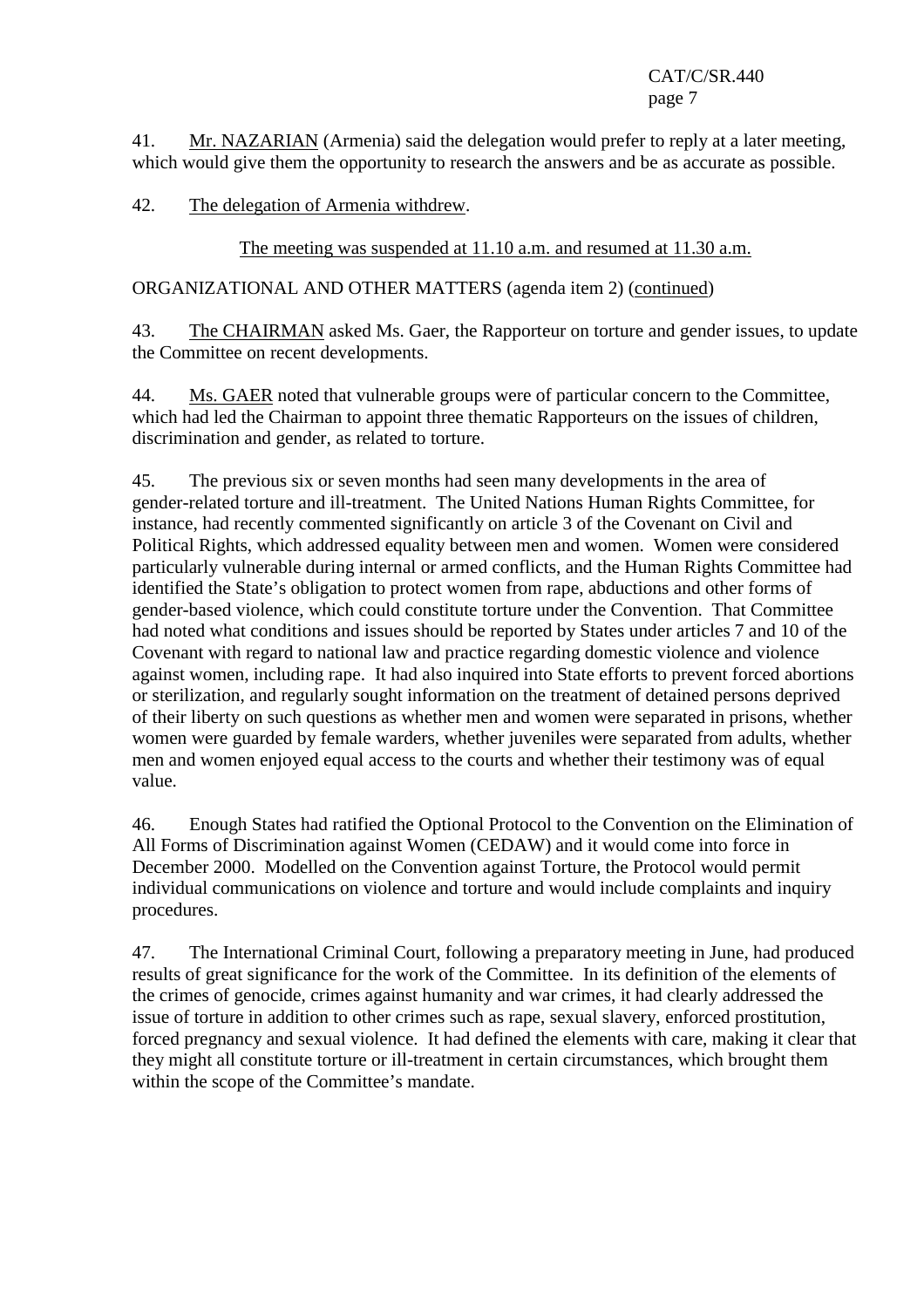48. Beijing +5 had not only reaffirmed the results of the Platform for Action, but had added significantly to the prohibitions and had defined issues related to violence against women and the punishment of perpetrators. It had, for the first time, issued a statement addressing so-called "honour crimes", together with acid attacks and dowry-related violence and death. Gender-based persecution had also been recognized as constituting grounds for asylum.

49. The fifty-fifth session of the General Assembly, in adopting a resolution on the elimination of crimes against women committed in the name of honour, had asked that so-called "crimes of honour", which United Nations Secretary-General Kofi Annan had characterized as "crimes of shame", be strongly condemned. It had focused on the need to bring the perpetrators to account, calling on States to intensify efforts to eliminate such crimes. It particularly called on "relevant treaty bodies" to "address the issue where appropriate", opening the way for treaty bodies which considered themselves relevant to become involved.

50. The Security Council had, for the first time in its history, held a debate and adopted a resolution on women in armed conflict. Like the Human Rights Committee, it had concluded that women and children were increasingly being targeted by combatants in armed conflicts. The Secretary-General had been called upon to study the special needs with regard to the human rights of women in armed conflict and the impact of such conflicts on women and girls, and to give guidelines for their protection. In some instances obligations under the Convention would be involved, so that the Committee might wish to offer advice. The resolution addressed the responsibility of States to end impunity and to punish genocide, war crimes and crimes against humanity, with emphasis on the Security Council's competence to address sexual violence against women.

51. Regional bodies on human rights and national bodies had also addressed gender issues in key decisions based on the Convention.

52. The CHAIRMAN invited Ms. Gaer to expand on her preliminary findings at the Committee's next session. He called upon Mr. Gaspar to report on the meeting of the Committee on the Rights of the Child dealing particularly with State violence against children.

53. Mr. GASPAR said that he had had the opportunity to highlight the possibility of ensuring greater effectiveness for the rights for the child through the mechanisms of the Convention on Torture. He had underlined its role with particular regard to articles 3, 19, 37 and 39 of the Convention on the Rights of the Child, where it provided additional protection. The areas of overlap involved internment in official institutions, forced displacement outside the family and repressive procedures against children, all of which could be evaluated within the framework of the Convention against Torture. Specific issues of interest were the conditions in which children were detained, for instance, whether they were separated from adults, the use of force by individuals in a position of responsibility within institutions, and the physical or psychological ill-treatment of children. Those conditions fell under article 16 of the Convention, and could be the object of a communication under article 22. He had brought the procedure to the attention of the members of the Committee on the Rights of the Child, not all of whom had been familiar with it.